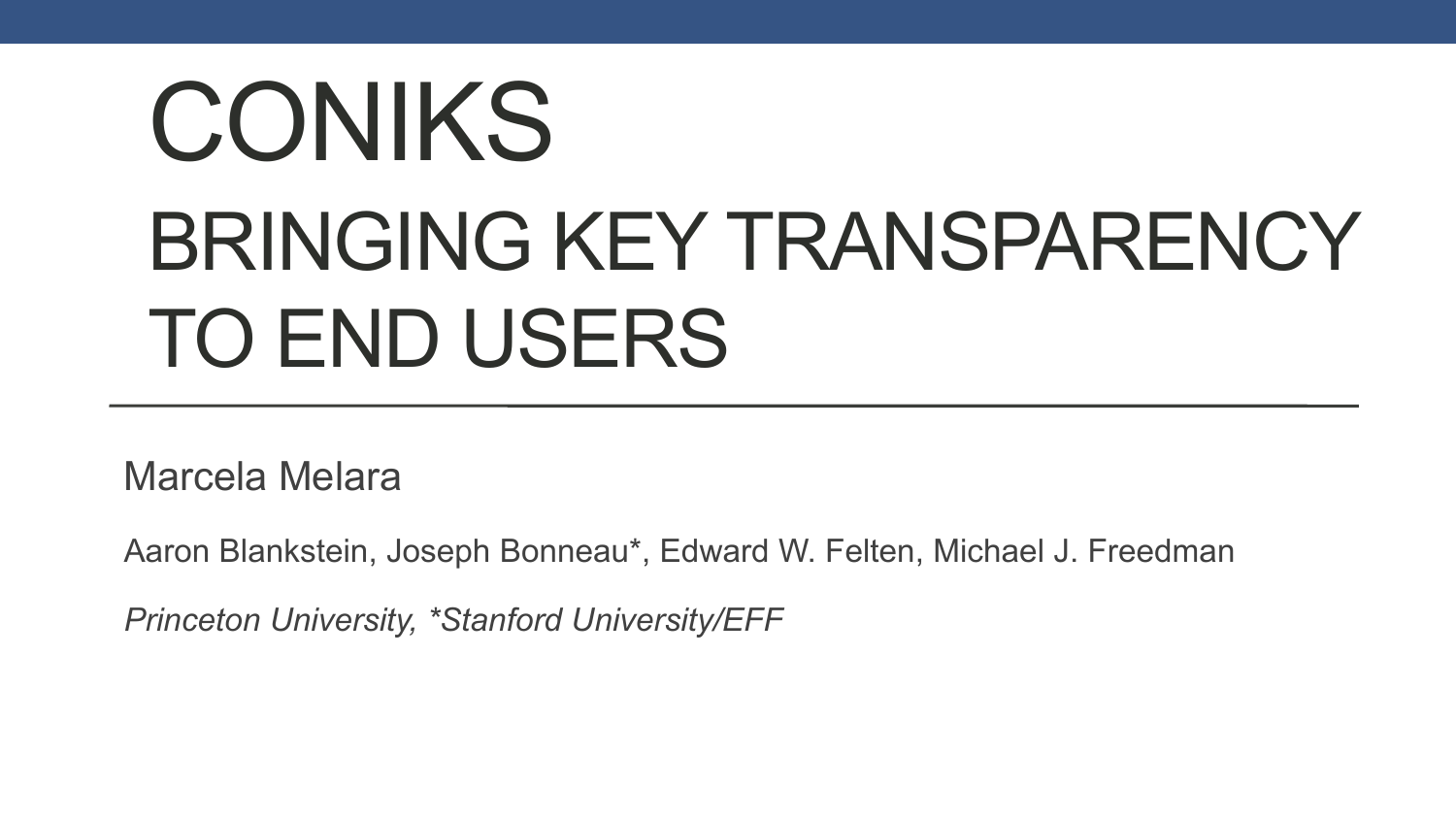## E2E Encrypted Communication Today

- Users' growing demand for E2E secure communication
- Known problem: Key management is difficult for users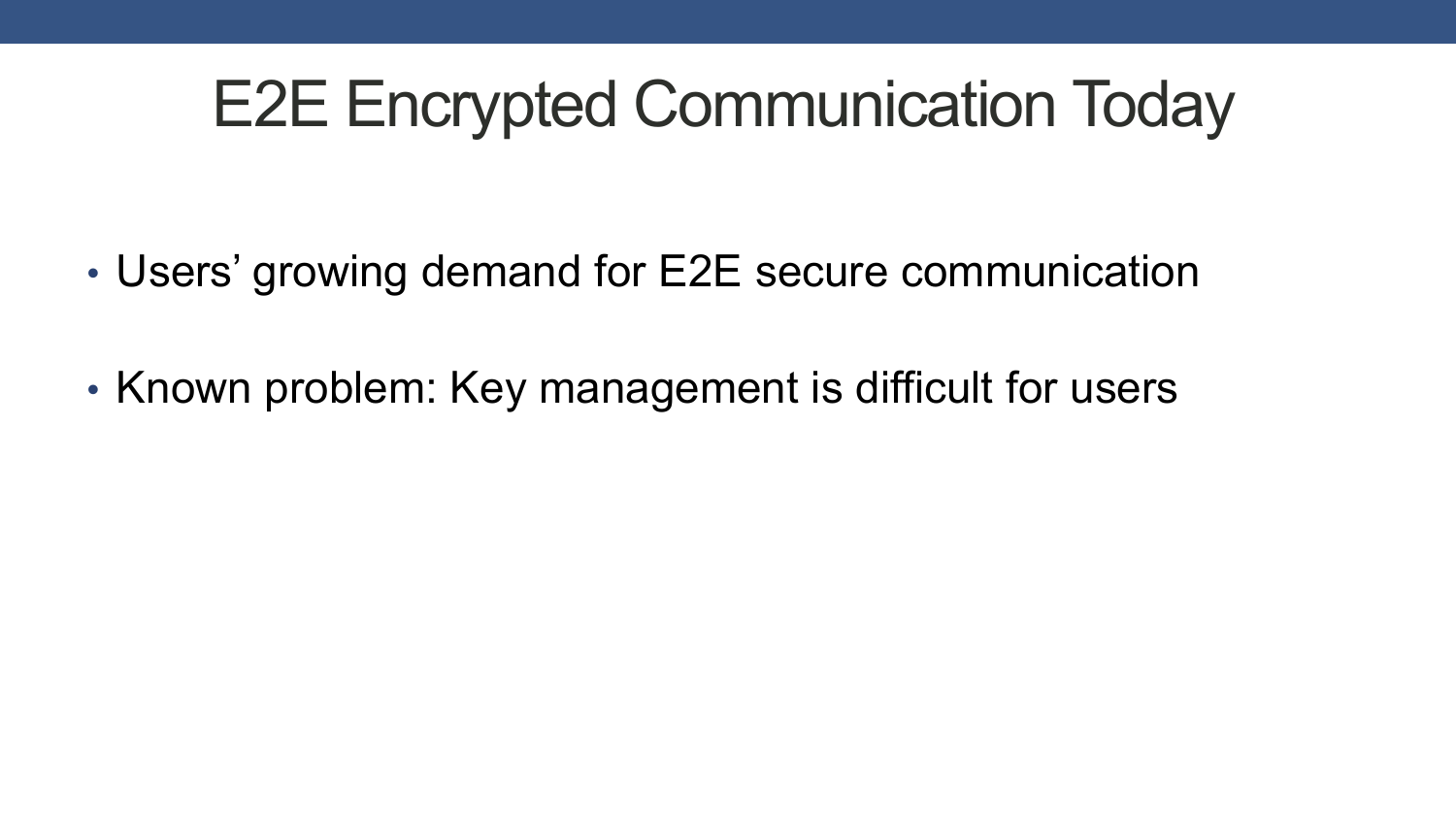#### Unsolved: How do users establish trust?

- Trust establishment = Learn & verify the other party's key
- Goal: Establish secure communication channel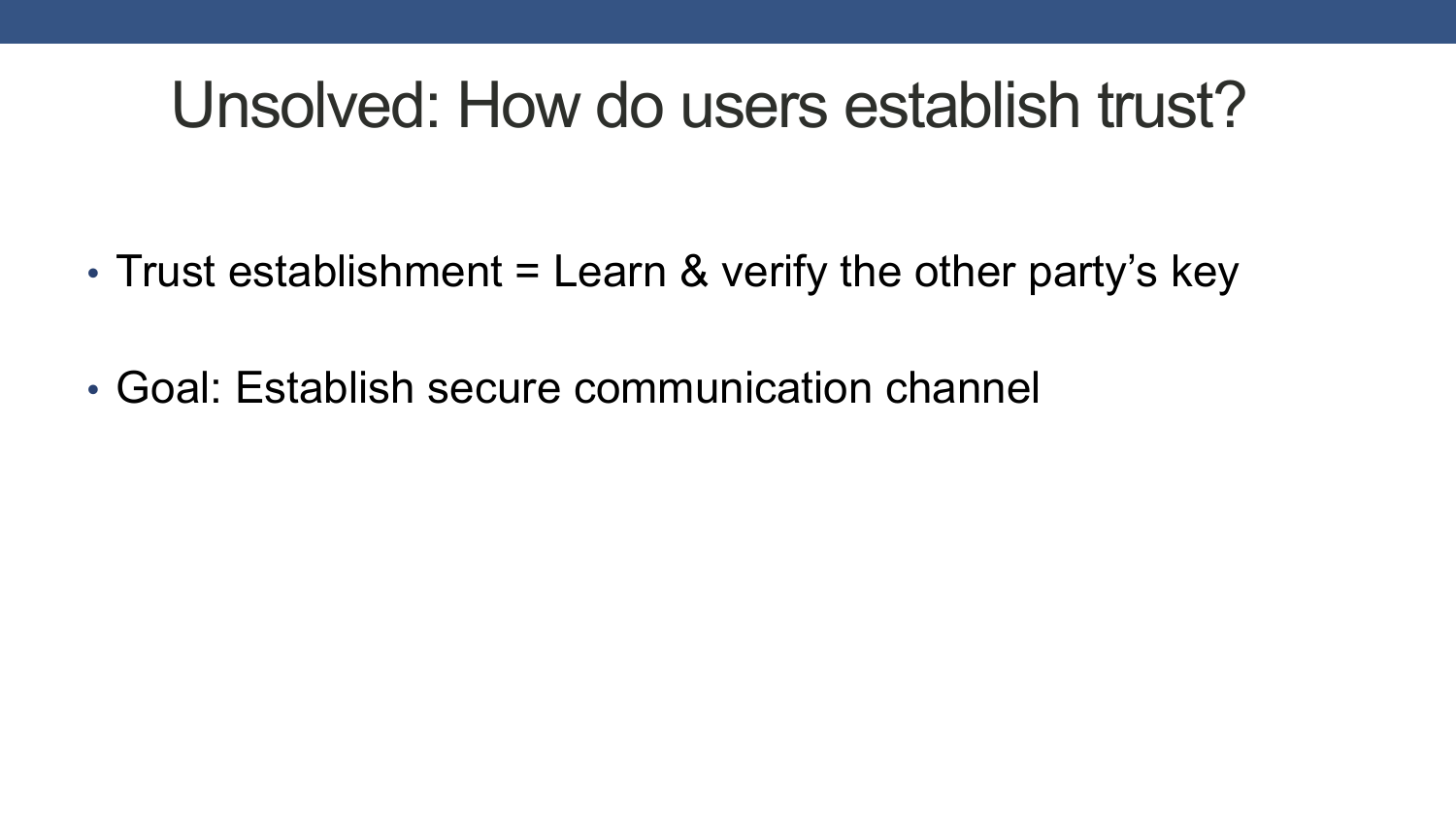#### Out-of-Band Trust Est. = Unintuitive



Requires users to reason about encryption/keys  $\rightarrow$  unintuitive, error-prone!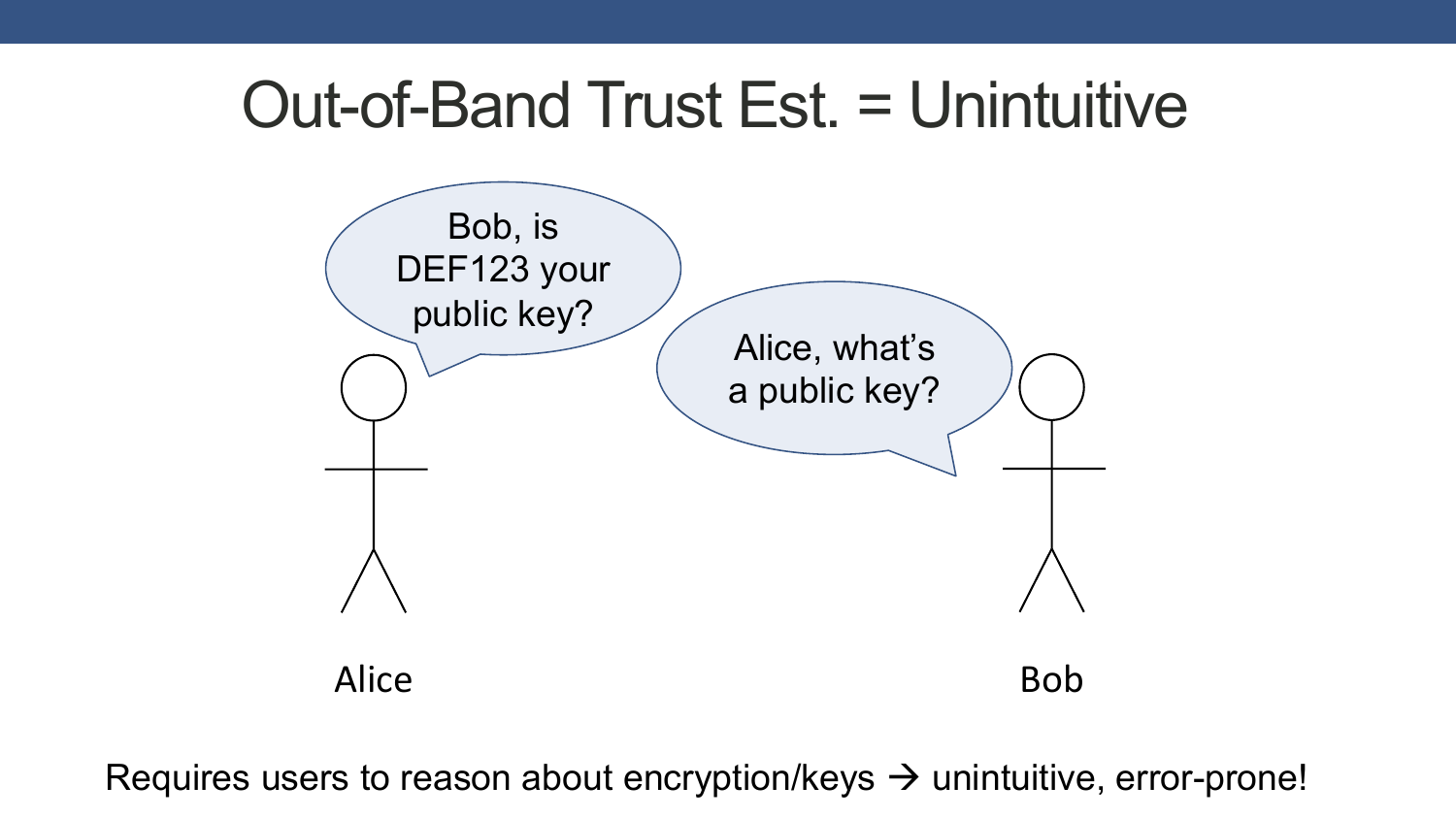## Trust Est. by the Provider – Better?

- Clients query provider for others' keys
- Users don't worry about or see keys
- Caveat: Users must trust provider unconditionally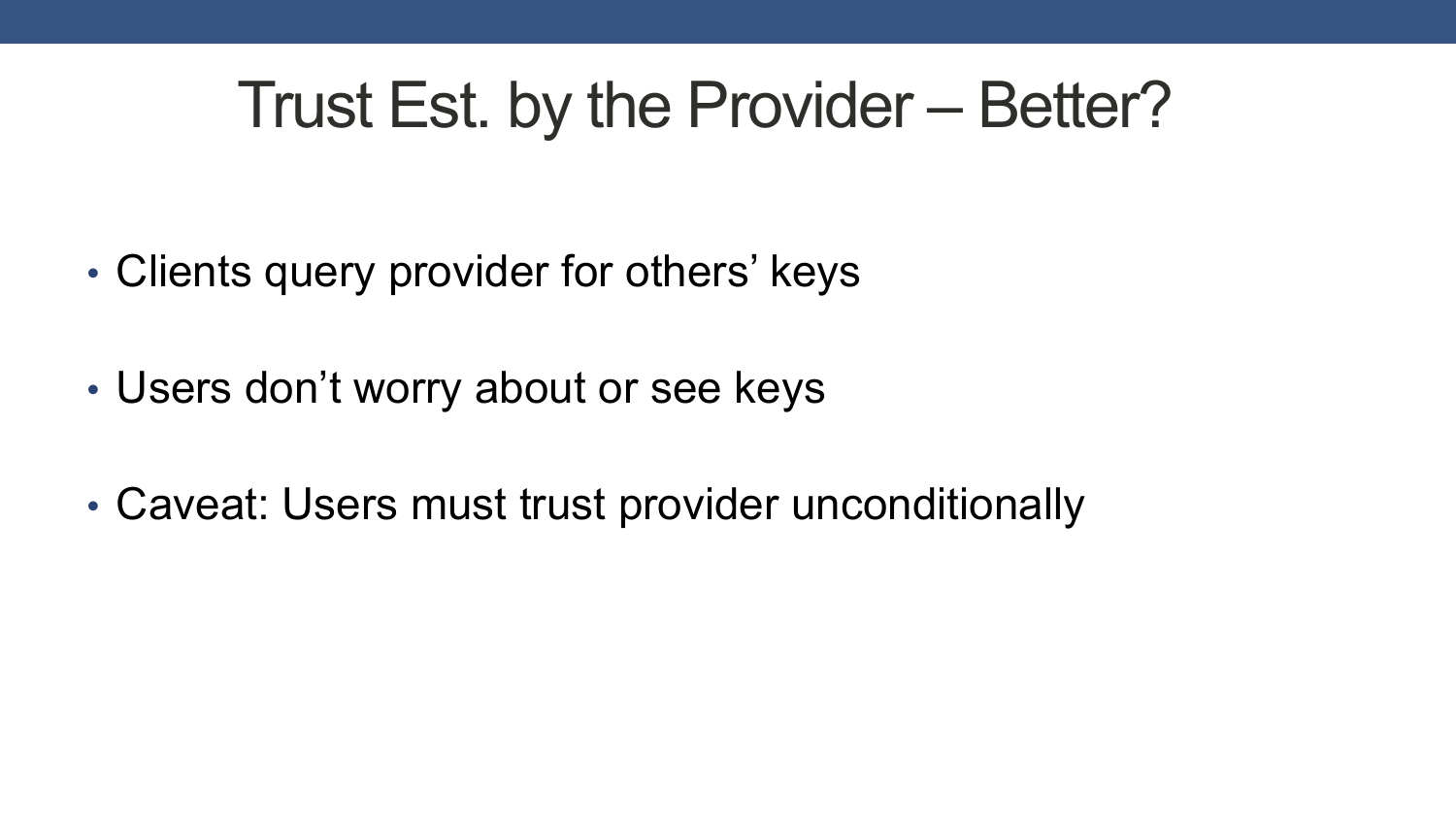#### Malicious Provider can Equivocate



Equivocation = Presenting diverging views to different clients.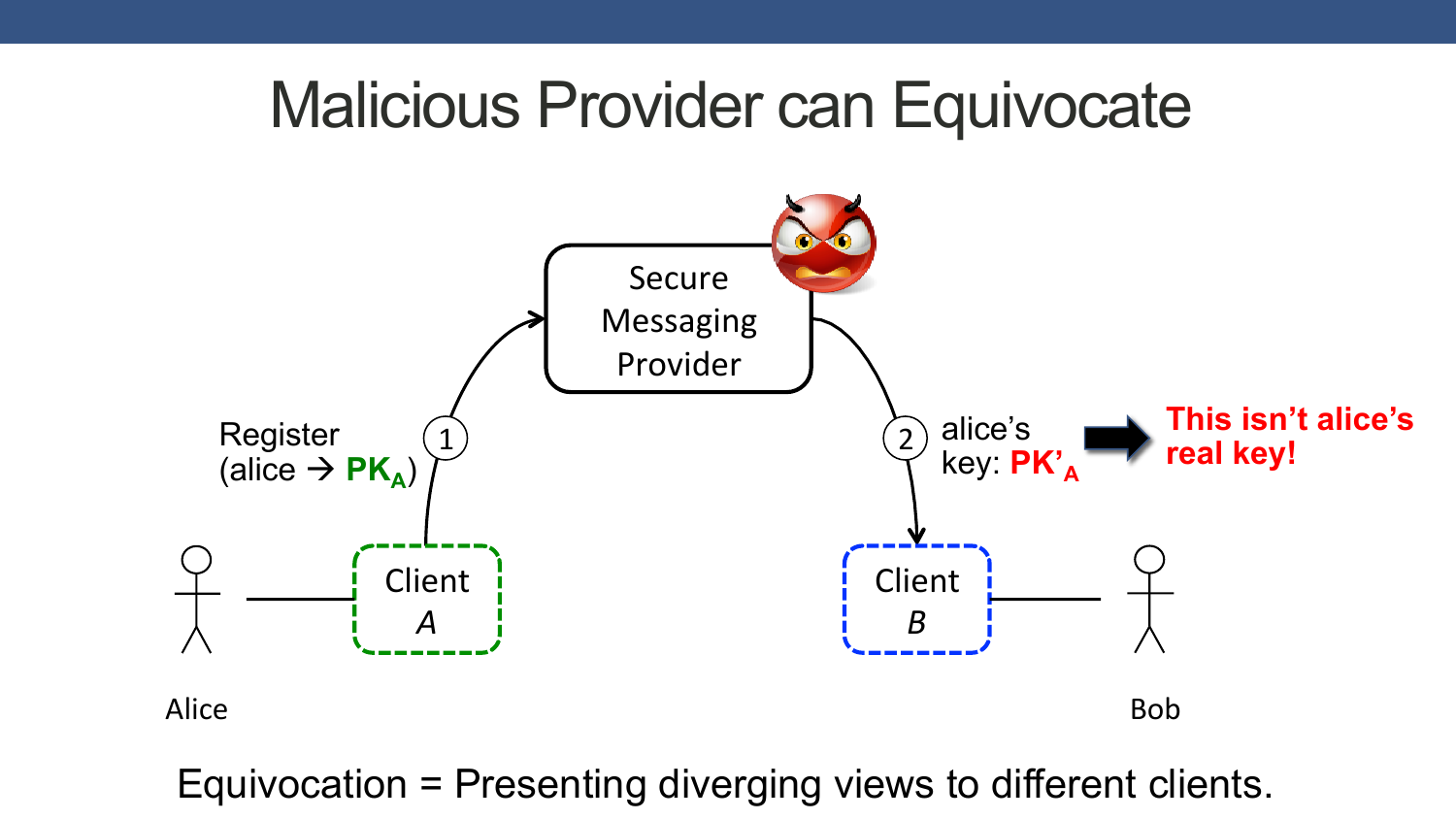## Pros/Cons of Existing Trust Establishment

|                  | Users verify keys<br>out of band | <b>Providers establish trust</b><br>for users |
|------------------|----------------------------------|-----------------------------------------------|
| <b>Security</b>  |                                  | X                                             |
| <b>Usability</b> |                                  |                                               |

Challenge: How can we get the best of both worlds?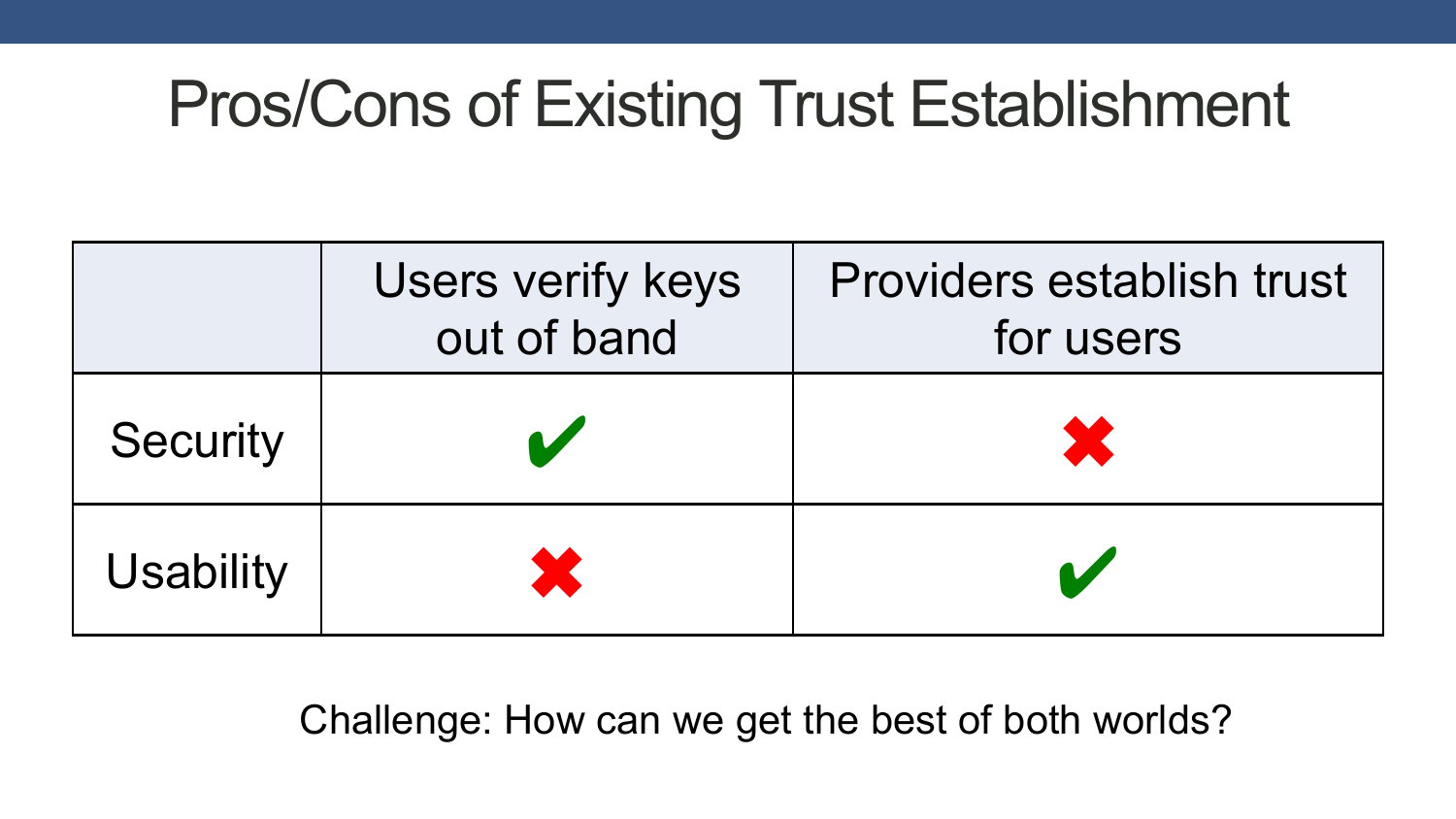## Ideal Trust Establishment Properties

- 1. Security against equivocation attacks
- 2. Automation: Users don't worry about trust establishment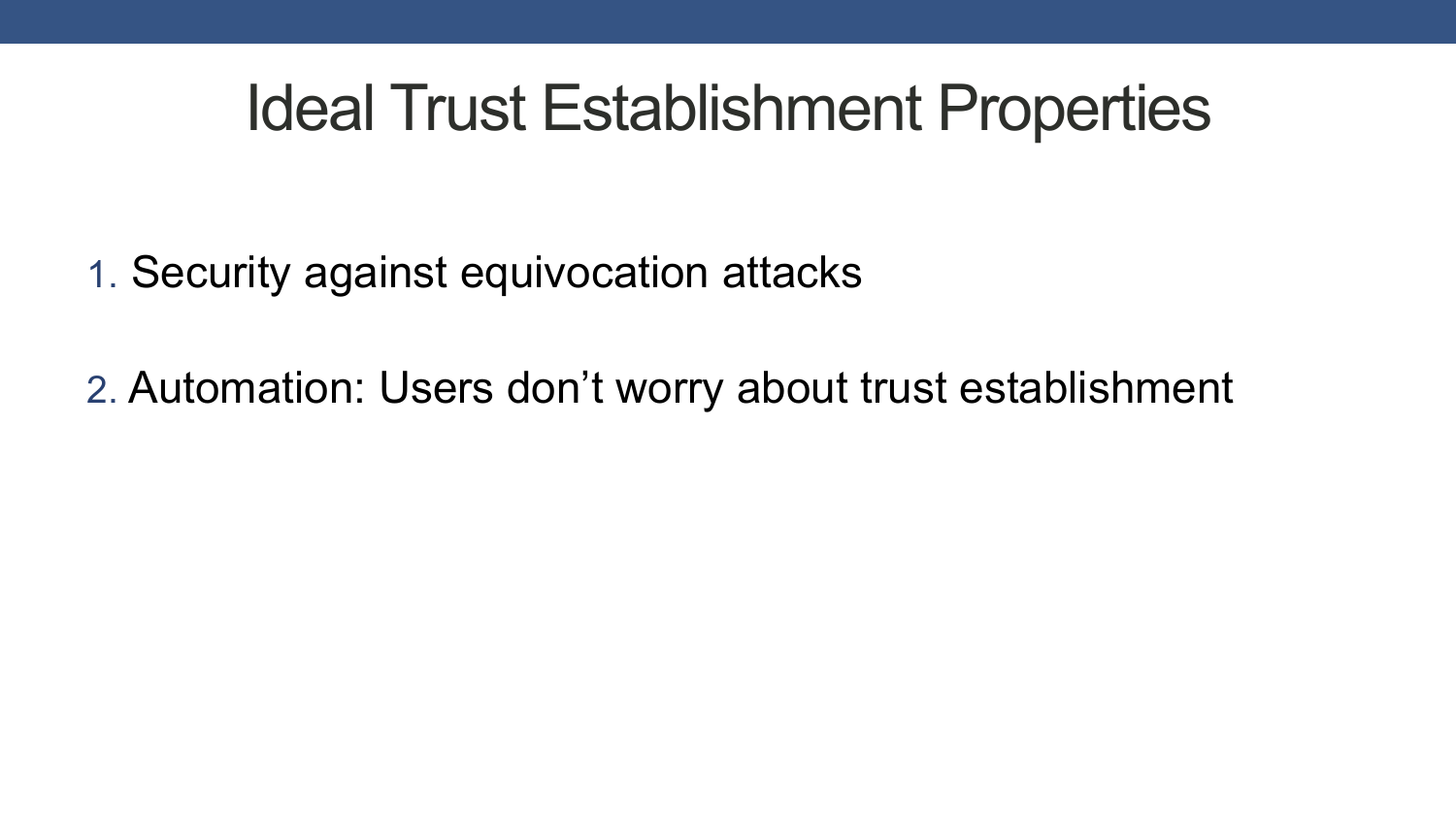# Existing Approach: Verifying Correctness

- Correctness = Expected real-world person controls online nameto-public key binding
- Problem: Requires out-of-band communication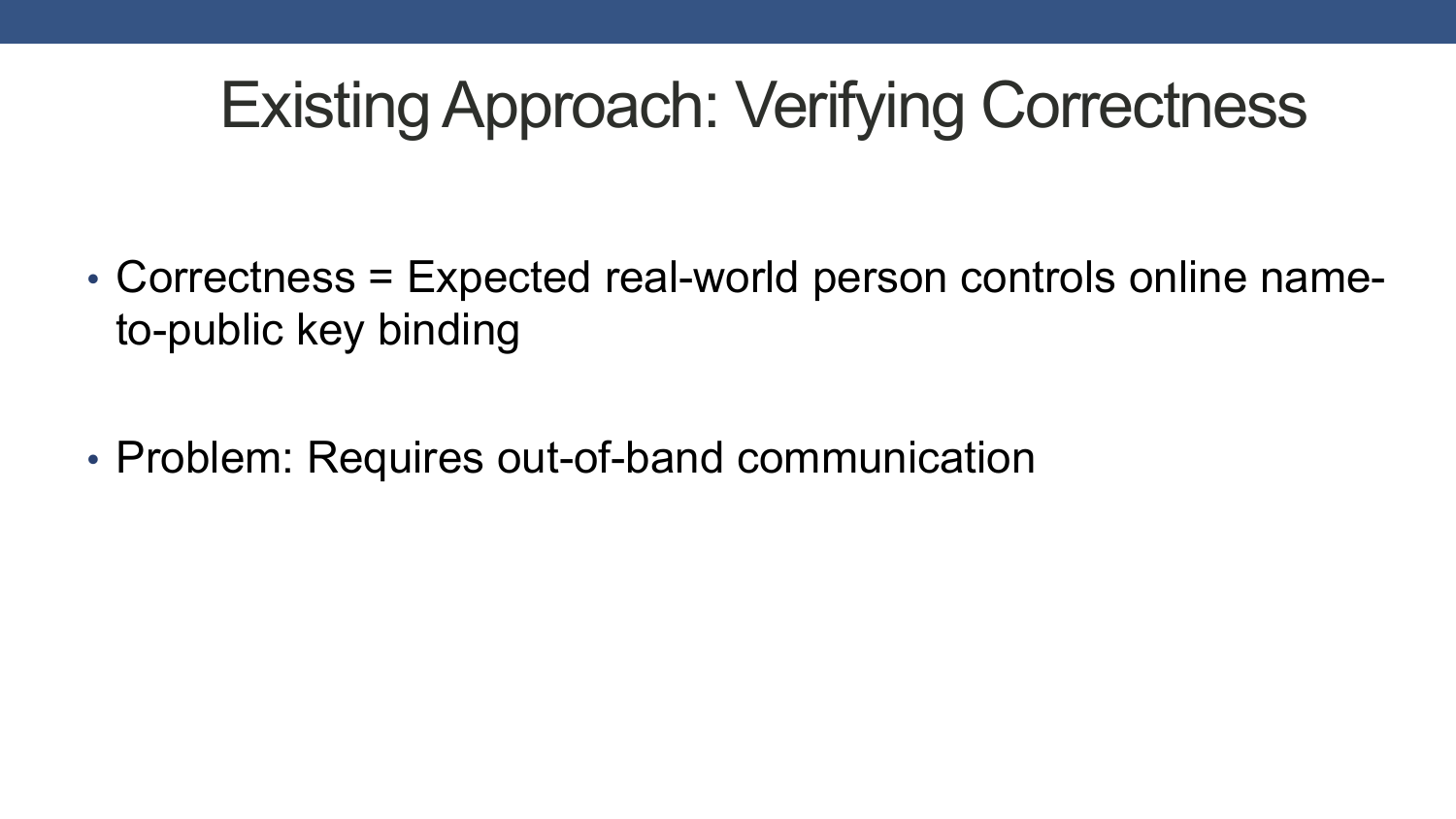# Our Approach: Verifying Consistency

- Consistency =
	- 1. Alice's key today = Alice's key yesterday
	- 2. Alice's key seen by Alice = Alice's key seen by everyone else
- Benefit: Can be enforced via crypto
	- $\rightarrow$  Providers manage consistent keys  $\rightarrow$  Automation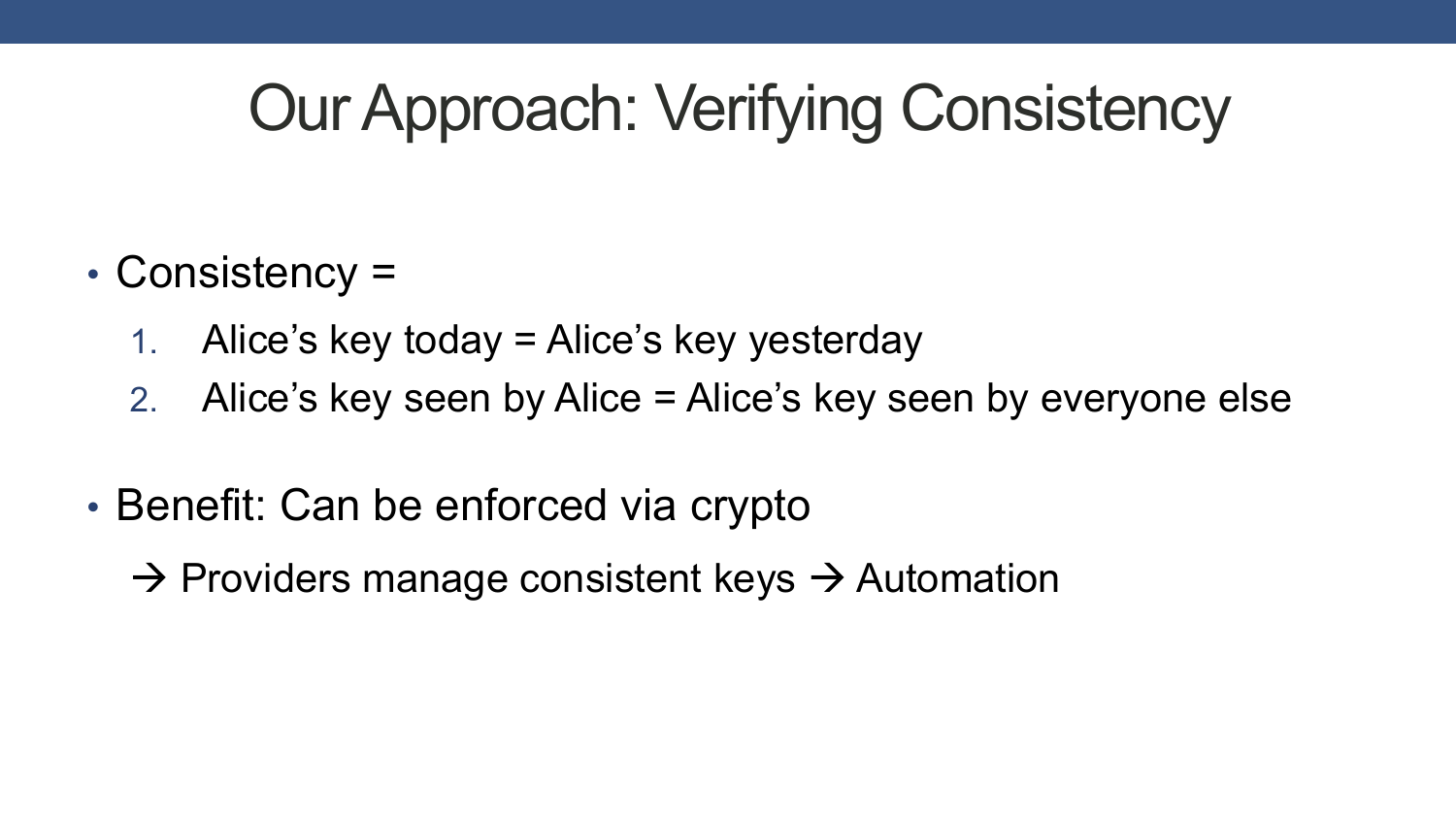## Solution: CONIKS

- Automated trust establishment with untrusted providers
- Clients verify consistency of bindings
- Goal: Make provider equivocation easily detectable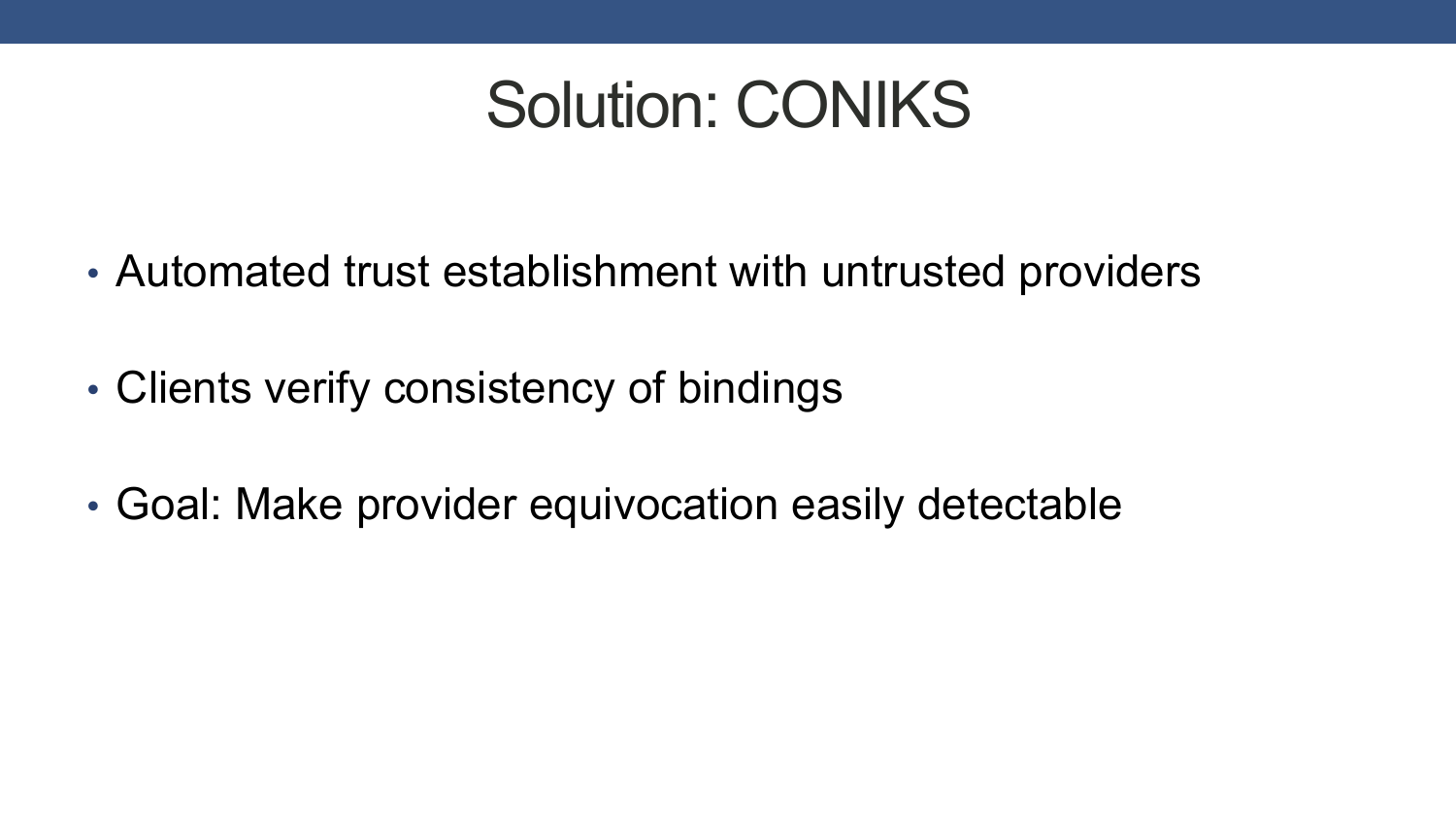

Alice **Bob**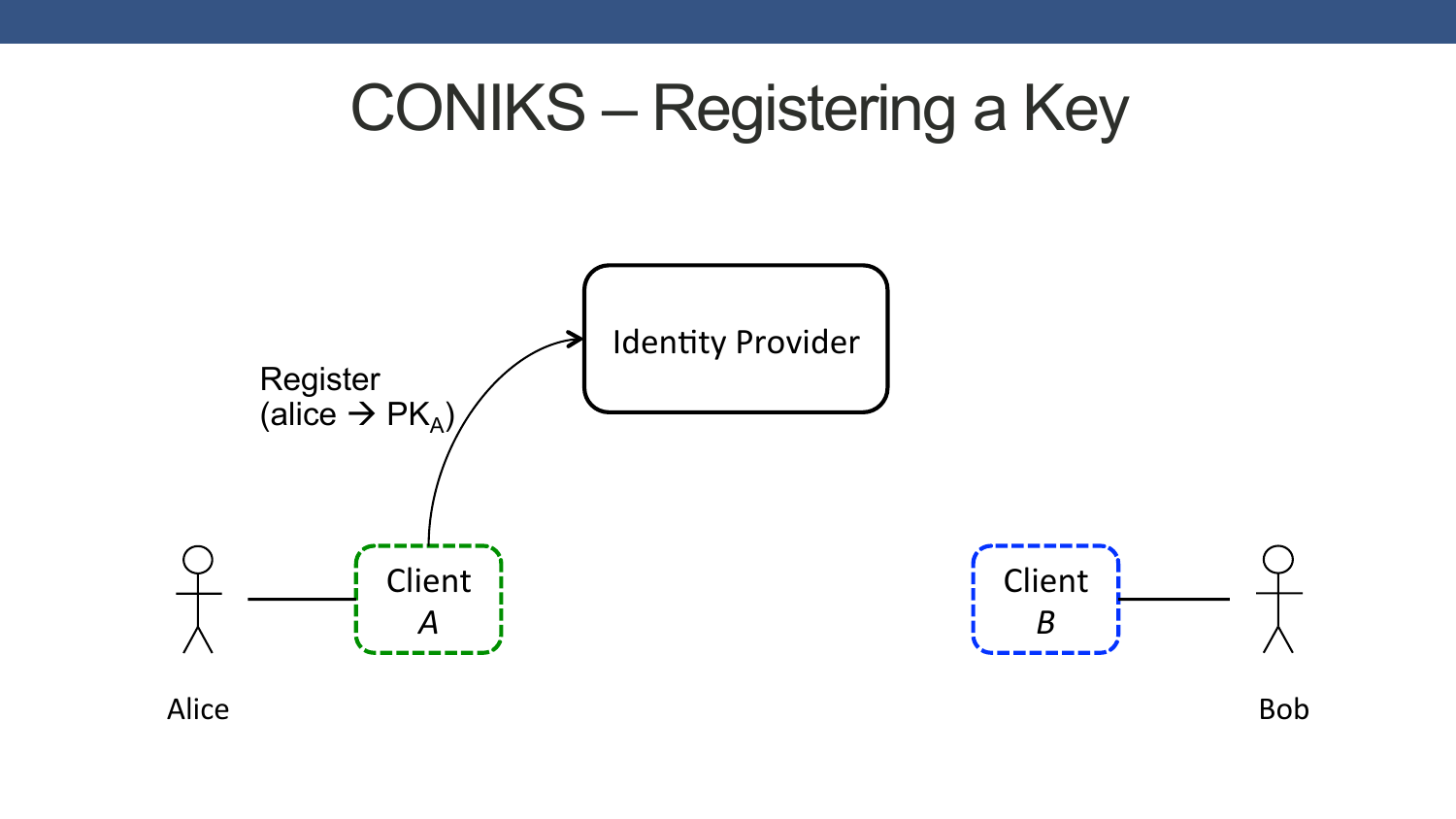## CONIKS – Learning a User's Key

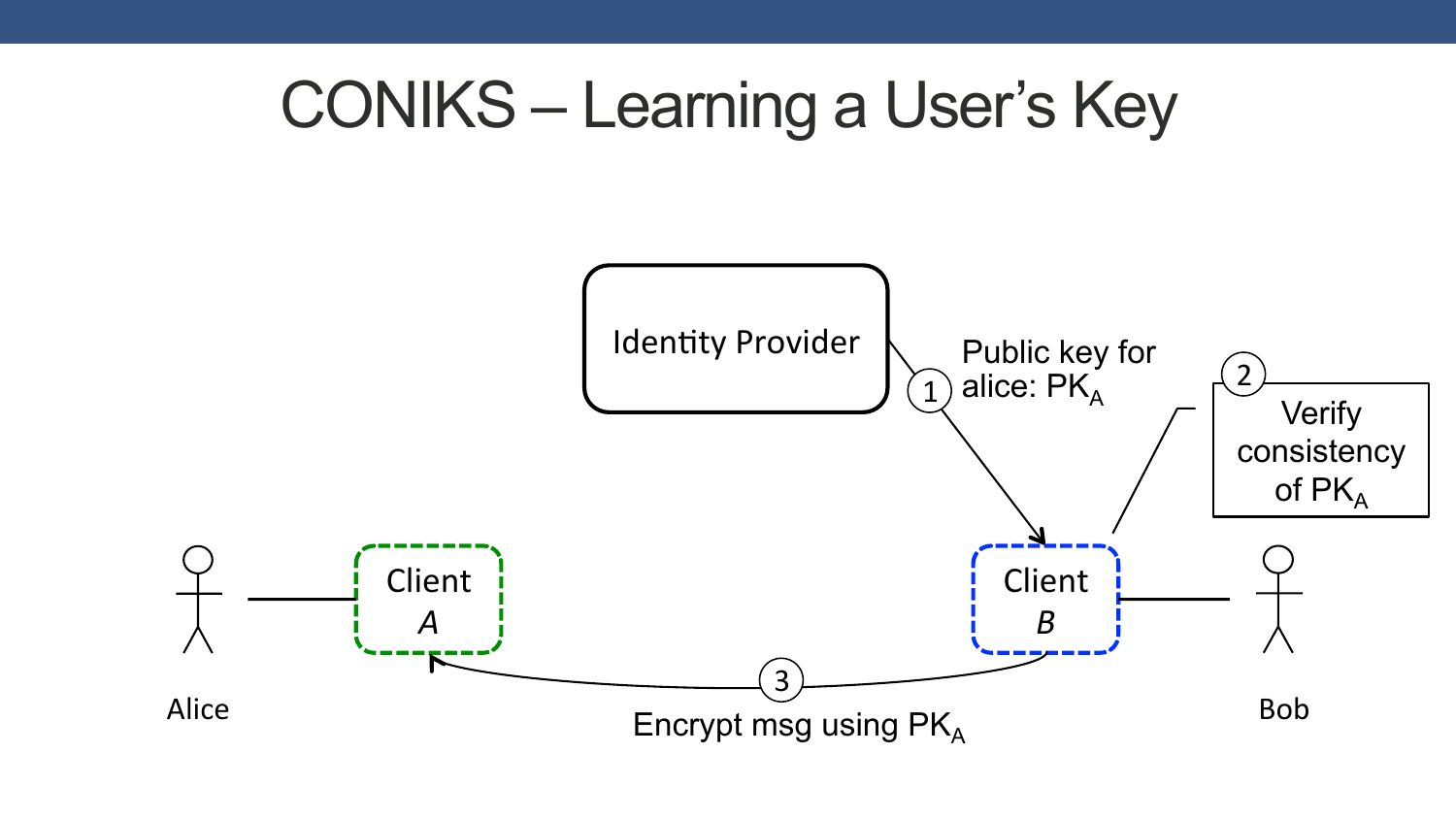# Strawman Consistency Checks: Verify All Bindings

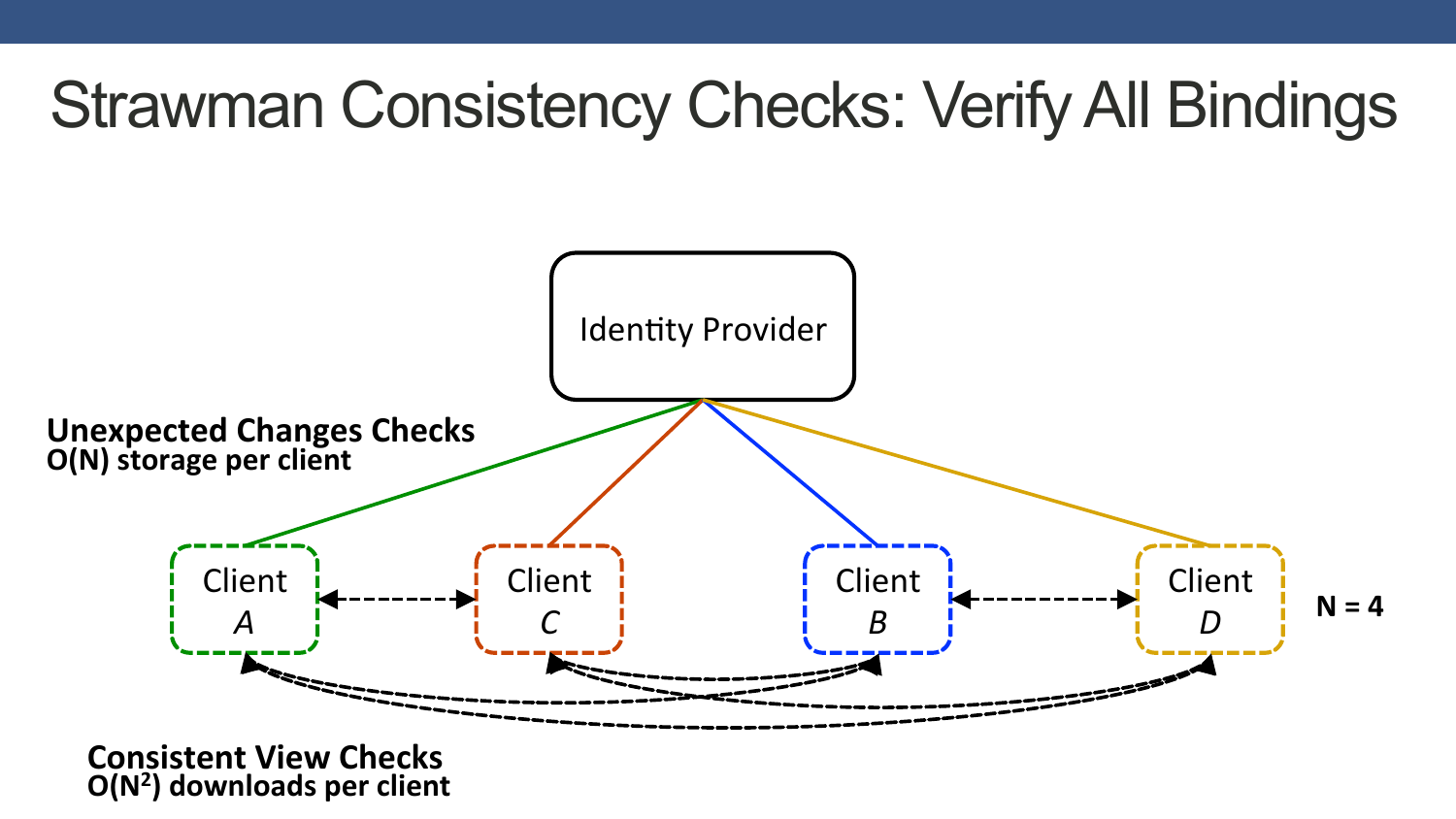# CONIKS: Efficient Checks thru "Summaries"

- Providers generate directory "summaries"
	- $\rightarrow$  Clients don't verify all bindings
- Bindings stored in Merkle prefix trees
	- $\rightarrow$  Tree root = Summary of all bindings
	- $\rightarrow$  Tamper-evident directory
- Non-repudiation: Signed tree root (STR)
	- $\rightarrow$  Undeniable statement about tree contents

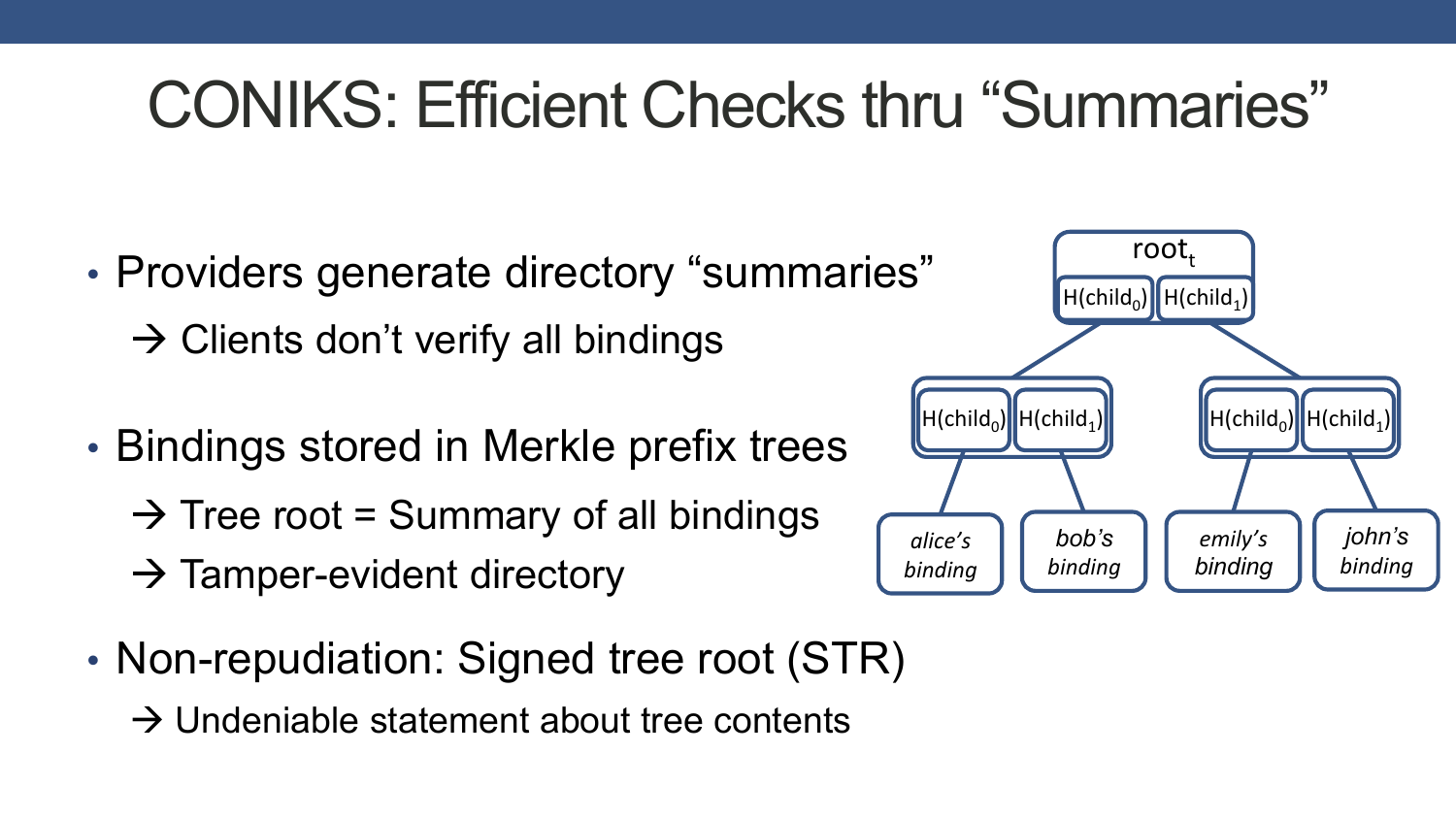## CONIKS – Main Security Properties

- 1. No Unexpected Key Changes: Expected Bindings included in Signed tree root
- 2. Non-equivocation = All clients see the same STR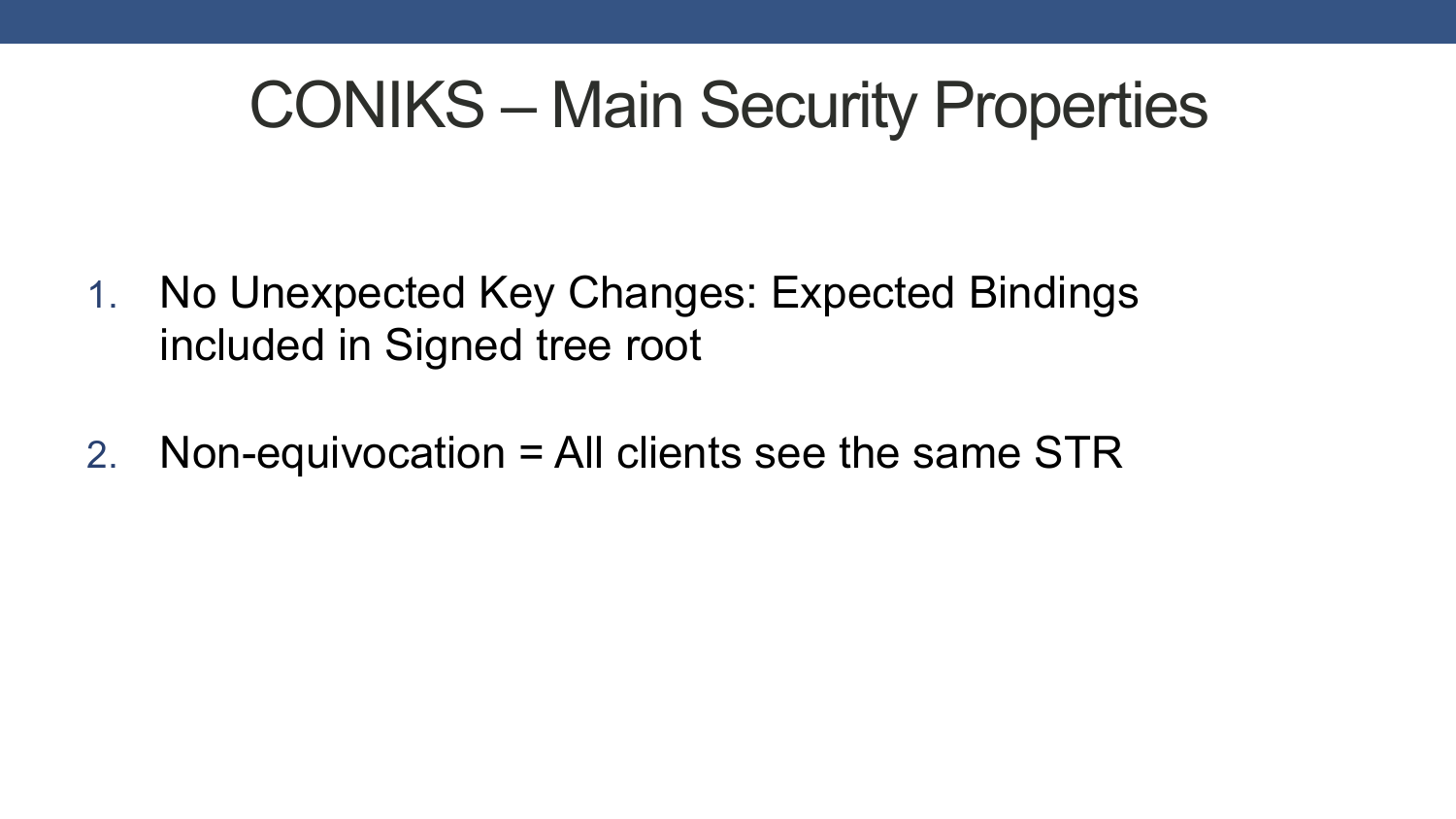# 1. Expected Bindings incl. in STR – Auth Paths

- Why? Evidence for fake keys
- How? Authentication path = proof of inclusion
	- $\rightarrow$  Pruned Merkle tree from binding to root
- Verification: recomputed root = STR  $\rightarrow$  O(log n) for tree with n bindings

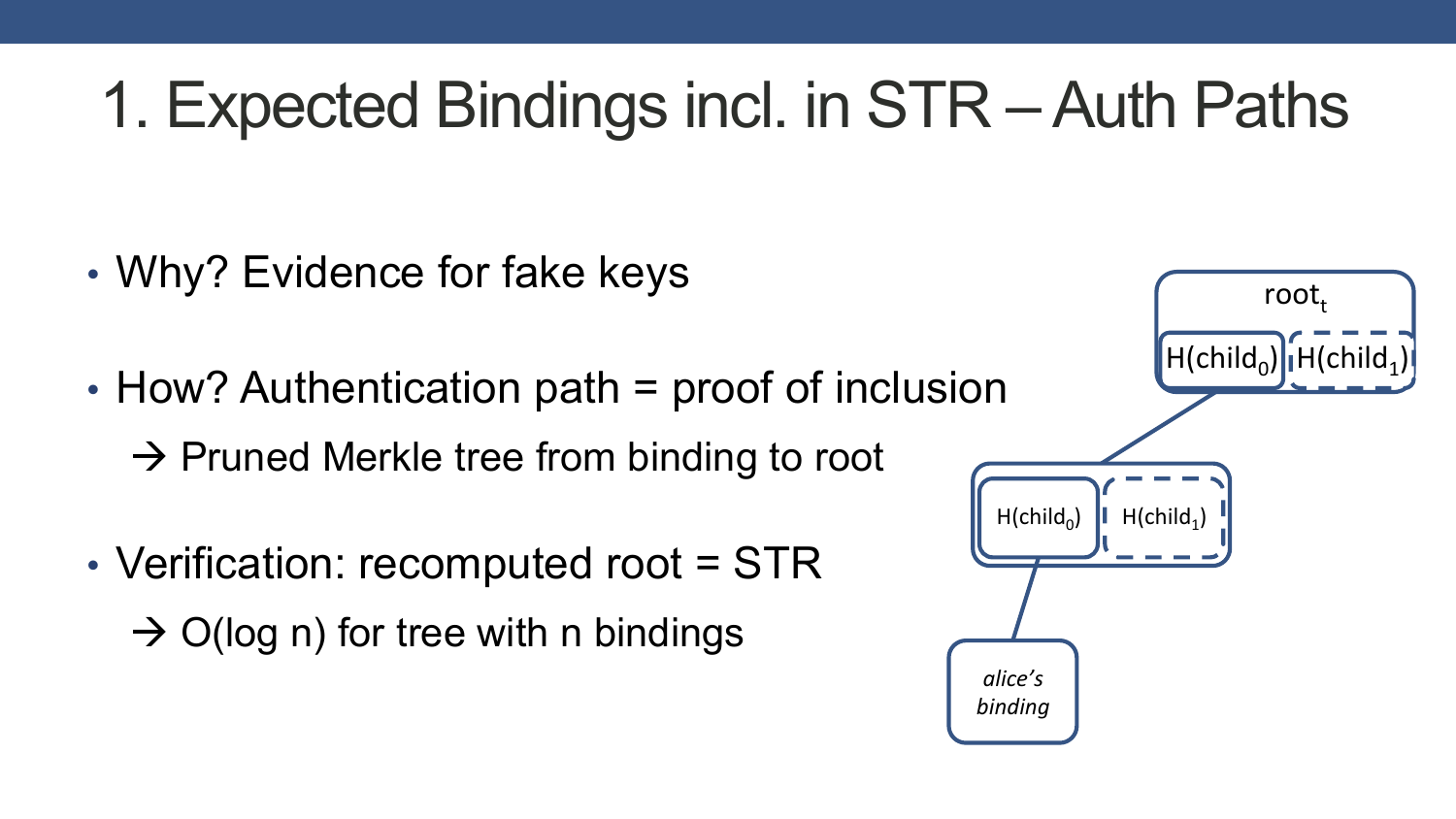## 1. Checking Inclusion – Verify Auth Path

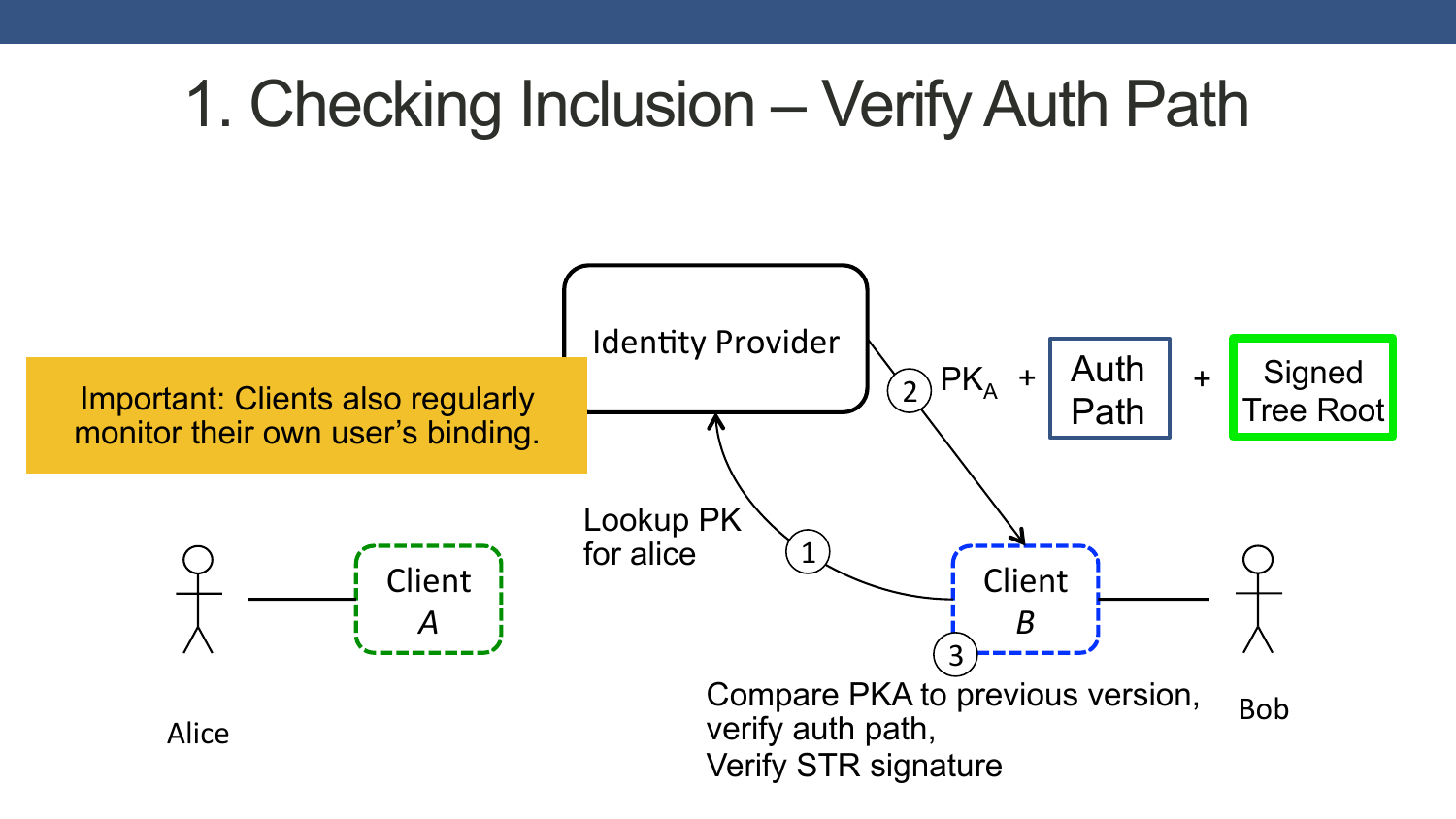

- Why? Detect provider attempt to MITM
- How? Building verifiable STR history
- Hash chain  $\rightarrow$  commitment to all STRs
- Verification: previous STR is incl. in next STR

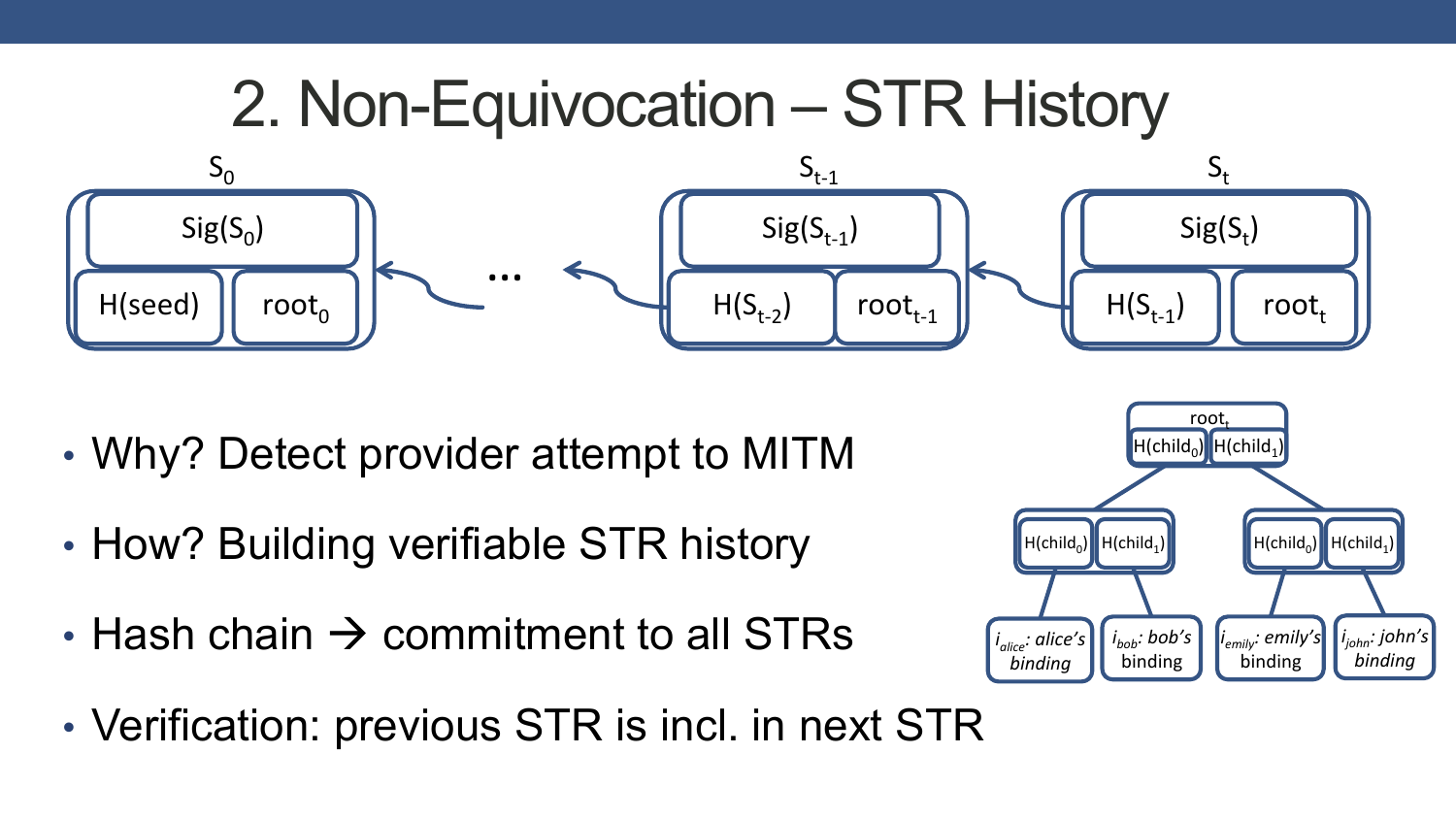## 2. Non-Equivocation – Clients see same STRs

• Checking hash chain not enough:

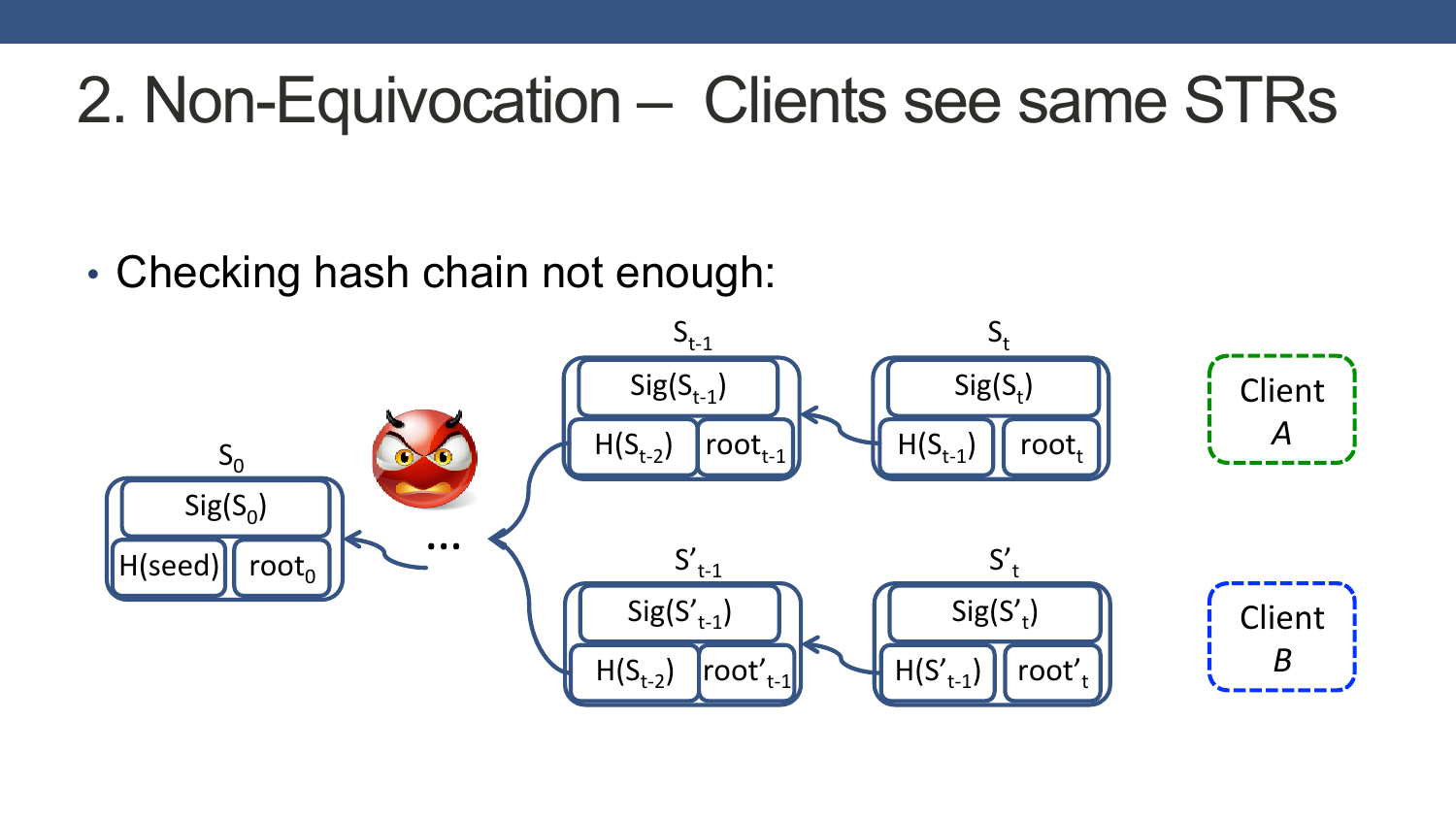# 2. Checking Non-Equivocation – Cross-Verification

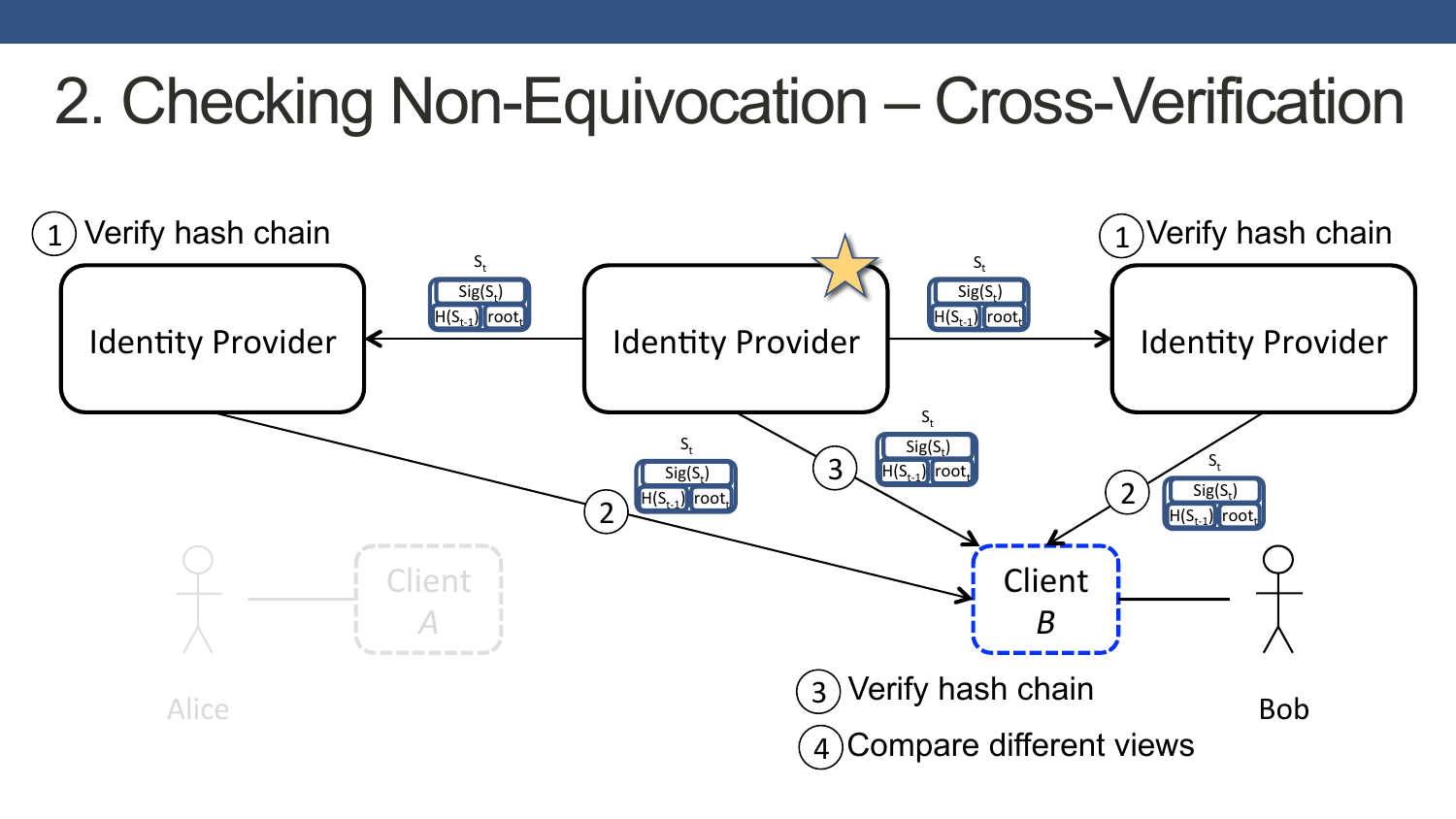## Privacy Challenges in CONIKS

- 1. Don't want to publish list of usernames
- 2. Don't want to publish PKs associated with names
- 3. Don't want to expose total # of users
- $\rightarrow$  Addressed through practical crypto tricks!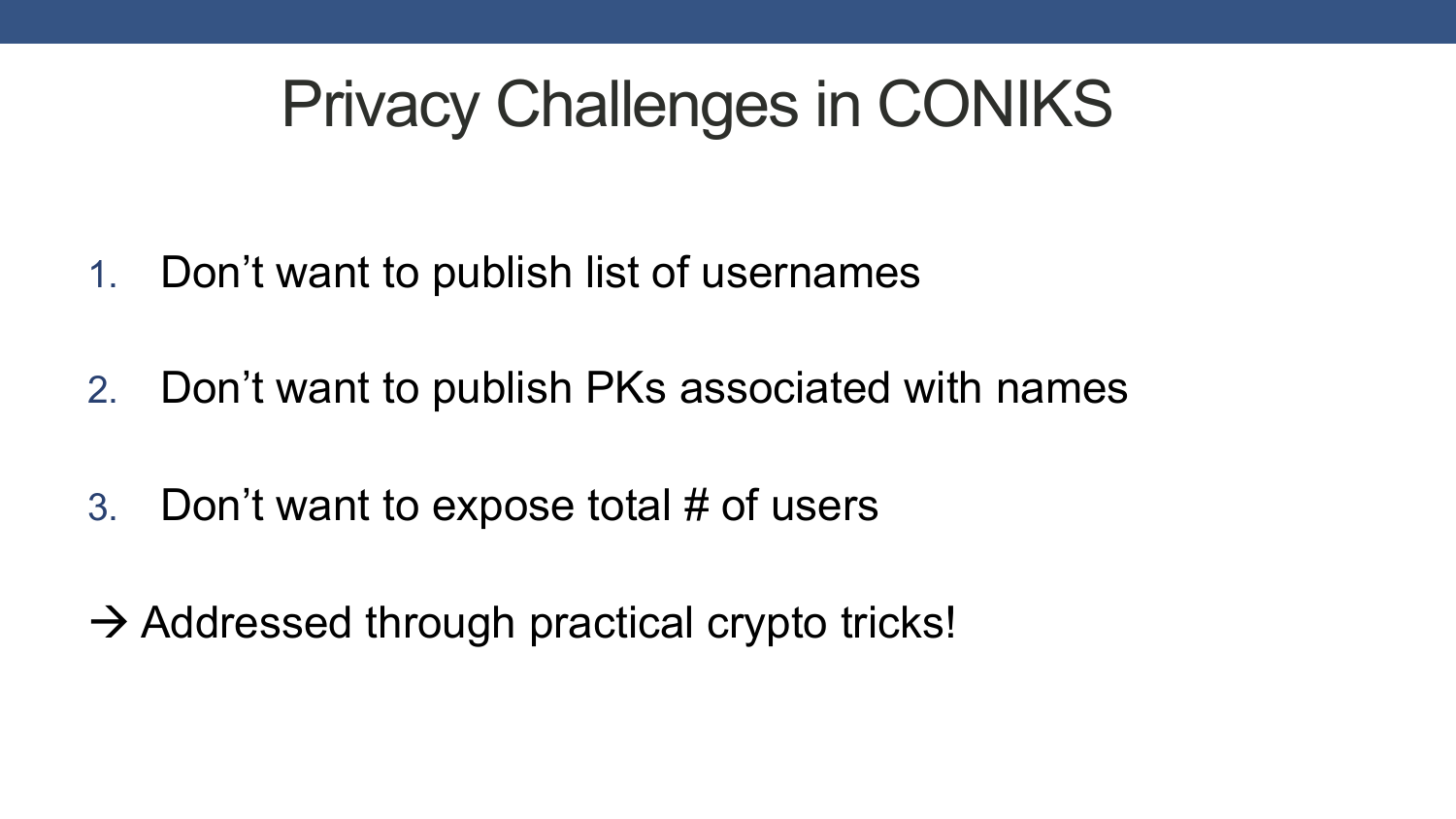#### Main Performance Questions

- Does our server design scale to the size of a typical user base (thousands – billions)?
- Are CONIKS consistency checks efficient enough to run on today's mobile devices?
- Does CONIKS integrate well with existing E2E services?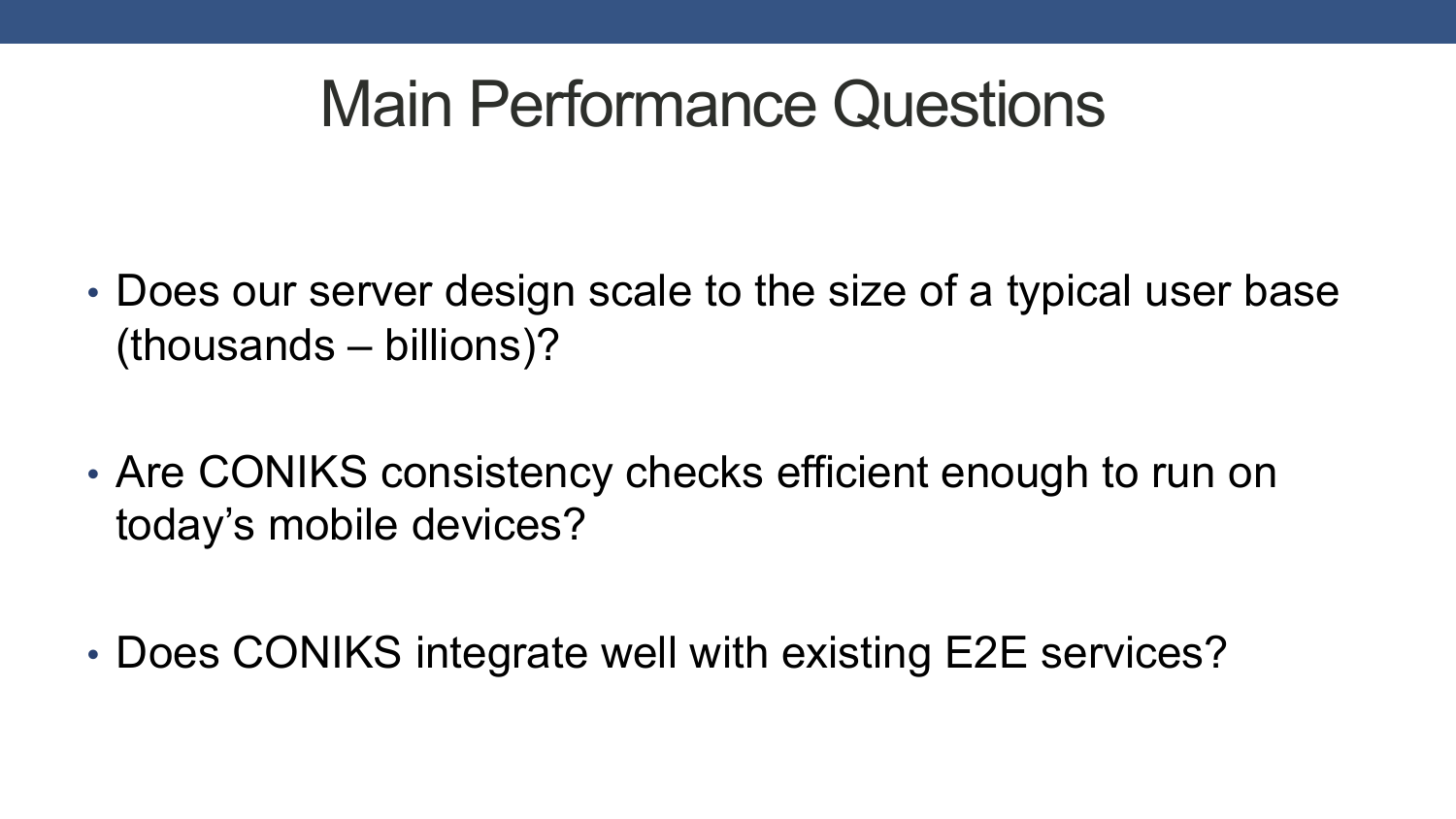## CONIKS' Performance is Practical!

- Server scales to tens of millions of users on single machine
	- Inserting 1K new bindings into 10M-user tree: 2.6ms
- Client consistency checks need little bandwidth/storage
	- Max. bandwidth requirements < 20kB per day
- Proof of concept: Integration with Pidgin OTR plug-in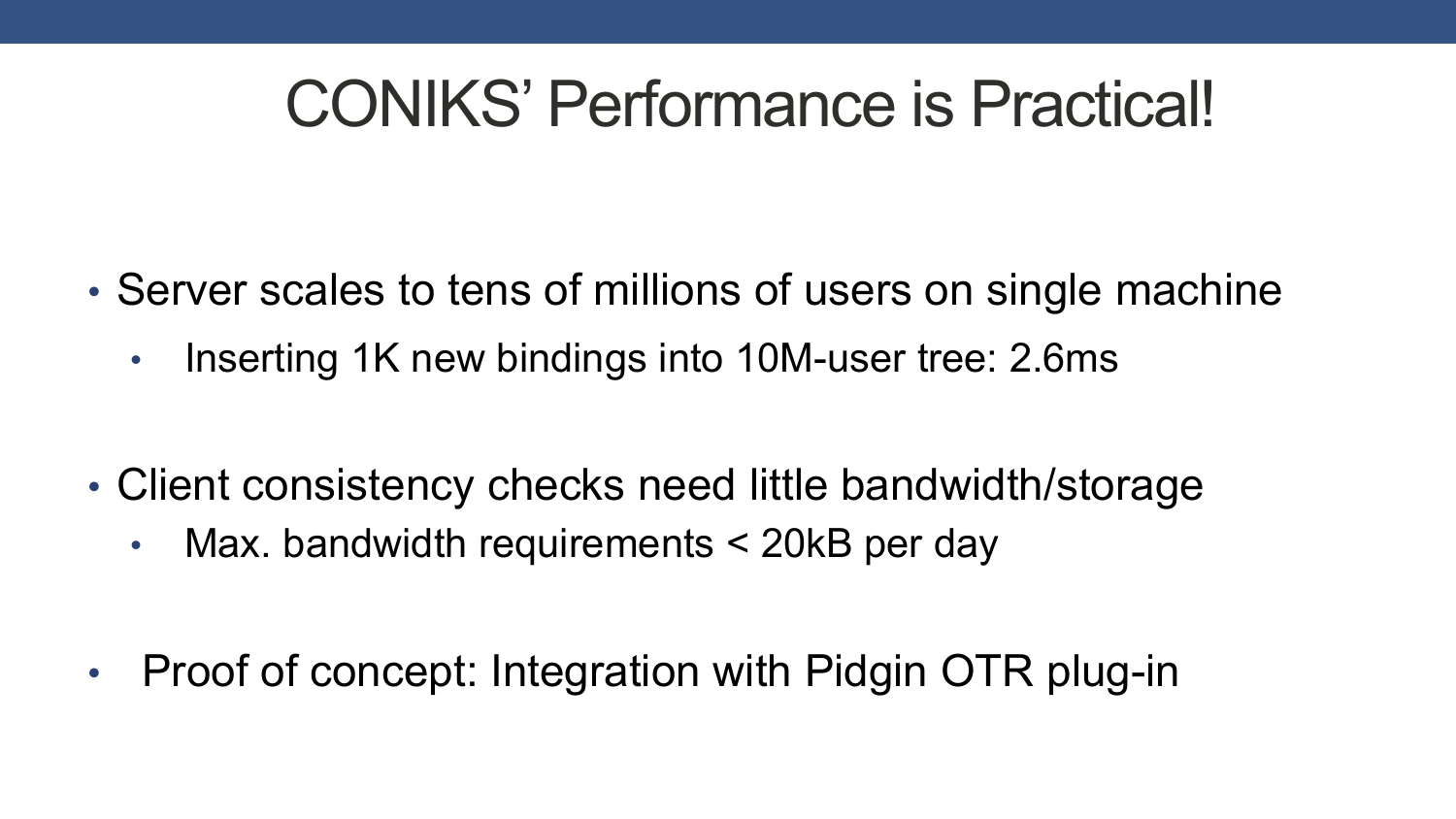#### **Conclusion**

- Main idea: Users should not have to manage keys, but service providers should not be trusted either.
- CONIKS: Security through consistency  $\rightarrow$  more practical
- Yahoo & Google adopting CONIKS in their E2E systems